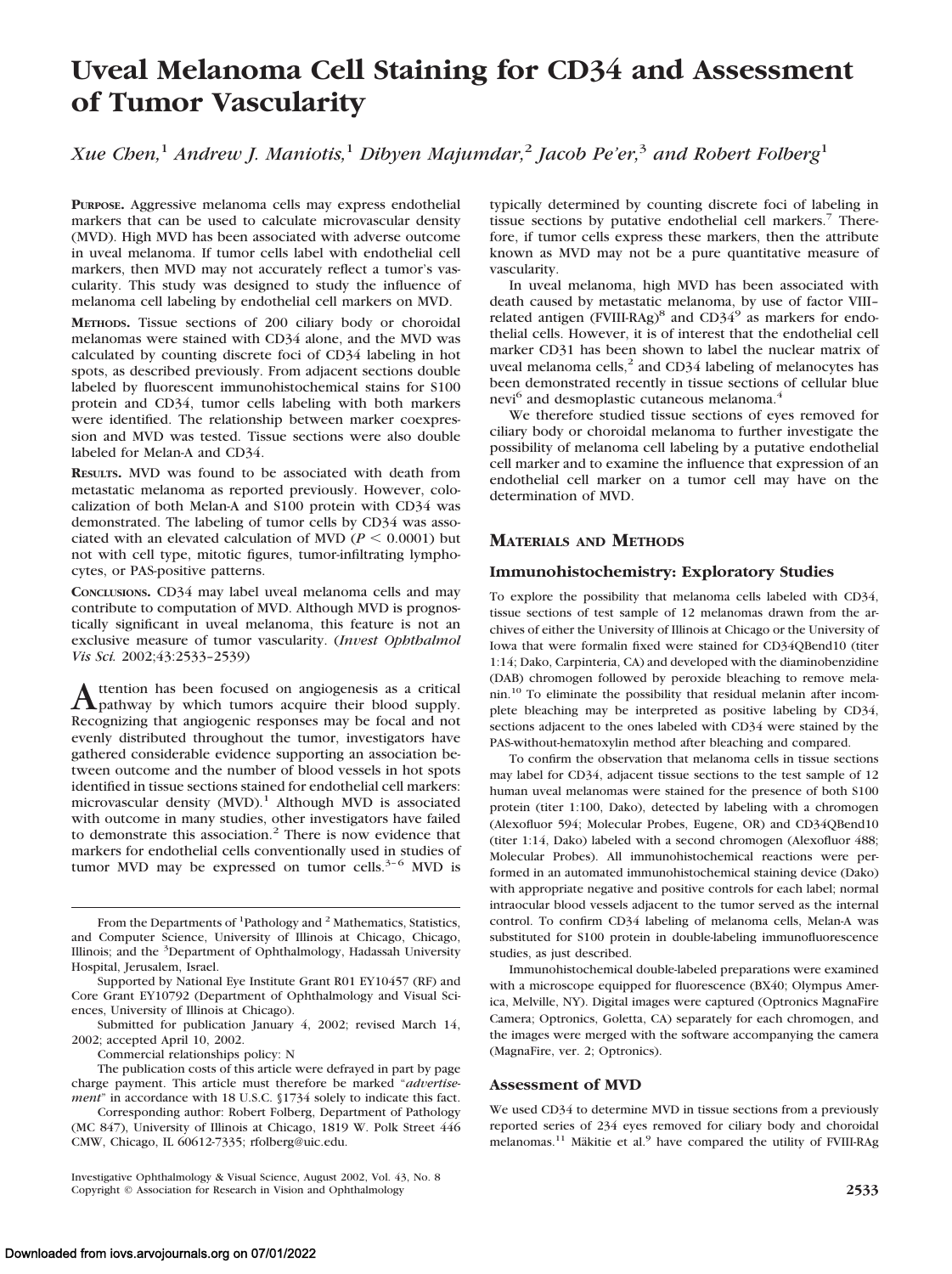with CD34 in determining MVD in uveal melanoma and found similar results with each label, but indicate that CD34 results in a more distinct labeling and easier determination of MVD than does FVIII-RAg. Unstained sections from 214 of these tumors were available for staining with CD34 to determine MVD. Four-micrometer-thick sections were cut from each of these samples and stained for the presence of CD34 after a modification of the protocol established by Mäkitie et al.<sup>9</sup> tissue sections were stained for CD34QBend10 (Dako), the reaction product was detected by diaminobenzidine (DAB), and sections were counterstained by periodic acid-Schiff (PAS). After staining tissue sections, melanin was removed by bleaching with peroxide according to the method of Kivelä.<sup>10</sup> This procedural sequence does not interfere with antigenic detection in highly pigmented ocular tumors. In 14 of the 214 tumors available for study, immunohistochemistry was inadequate (e.g., CD34 failed to stain normal blood vessels adjacent to the tumor, the internal control). The final data set, therefore, consisted of 200 of the original 234 tumors in this series.

MVD was determined by modification of methods reported by Mäkitie et al.<sup>9</sup> Histologic sections stained for CD34 and developed with the DAB chromogen followed by bleaching to remove melanin, as described earlier, were examined at scanning magnification to identify three separate zones containing high numbers of discrete CD34 staining sites, and each of these hot-spot zones was photographed digitally. An area measuring  $0.313$  mm<sup>2</sup> was delimited on the digital photomicrograph. (Mäkitie et al. $^9$  counted CD34<sup>+</sup> structures directly from glass slides using the same area for each hot spot.) In each hot spot, each discrete focus of staining for CD34 was counted without requiring that a vessel lumen be present, in accordance with Weidner et al.<sup>7</sup> The pathologist photographing the hot spots and performing the counts was masked to outcome. The maximum MVD from the three hot spots measured was used in further statistical analyses.

### **Colocalization of S100 Protein and CD34 in Hot Spots**

Histologic sections adjacent to those used to determine the maximum MVD from tissue sections stained with CD34 and labeled with DAB were double labeled for both S100 protein and CD34, with dual fluorescence used as described earlier. The slide stained only with CD34-DAB was used as a reference to identify the location of the hot spot on the adjacent section that was doubly labeled by immunofluorescence for CD34 and S100 protein. Each slide stained for both CD34 and S100 protein was examined under fluorescence, with a filter block used to detect only the  $CD34^+$  signal (green). Thus, the pathologist taking these photomicrographs attempted to photograph structures that expressed CD34 without knowledge of any colabeling for S100 protein. From one to four digital photomicrographs were obtained from the green (CD34) channel, and, without moving the field, the filter block for the red (S100 protein) channel was rotated into position and the field photographed digitally. Negative control samples were examined to eliminate the possibility of autofluorescence.

Digital fluorescence photomicrographs were taken with the digital camera (Optronics), and the green and red channels were merged by the camera's software (MagnaFire software; Optronics). In each photomicrograph, at least five cells were analyzed for colocalization of S100 protein and CD34 by calculating the Pearson correlation coefficient for pixels expressing both red and green markers in the area of interest (ImagePro Plus software; Media Cybernetics, Silver Spring, MD). From each photograph, the highest of the Pearson correlation coefficients obtained from the five cells measured for colocalization was recorded. The pathologist who analyzed the digital immunofluorescence micrographs was different from the pathologist who identified the hot spots, measured MVD, and took the digital fluorescence micrographs. The pathologist who analyzed the micrographs was also masked to outcome.

#### **Histologic Classifications**

The data set of 234 uveal melanomas from which these 200 samples were drawn has been described previously.<sup>11</sup> In previous analyses of the data set of 234 tumors, the attribute of cell type was described as the presence of any epithelioid cells. Thus, tumors classified as mixed cell or epithelioid cell were collapsed into one category: epithelioid cells present. In the present study, cell type was stratified into two categories: spindle-mixed and epithelioid predominant.

#### **Statistical Methods**

To test for possible differences between the subset of 200 tumors used in this study and the larger series of 234 tumors, the distribution of tumor characteristics previously associated with outcome $^{11}$  was calculated for the subset and compared with the distribution in the overall data set by the Fisher exact test: largest tumor dimension (LTD; for this analysis it was stratified into three categories,  $\leq 10$ , 10-15, and  $>15$ microns), mitotic figures, cell type stratified on two levels as described earlier, patient's age (for this analysis, it was stratified into four categories,  $\leq$  50, 50 – 60, 60 – 70,  $\geq$  70 years), gender, and the presence or absence of PAS-positive loops, networks, parallel with cross or silent patterns. Cox proportional hazards models $12$  were constructed for both data sets using death caused by metastatic uveal melanoma as the outcome.

The attribute reported as MVD (CD34 $^+$  counts) was not normally distributed (Wilk-Shapiro<sup>13</sup> W = 0.9313,  $P \le 0.0001$ ). Transformed counts, obtained by taking the square root of MVD, were closer to but not quite normal (Wilk-Shapiro W =  $0.981092$ ,  $P = 0.0085$ ). Hence, nonparametric tests were used in additional analyses.

To test for the effect of colocalization of S100 protein and CD34 on MVD, the squared Pearson correlation coefficient  $R^2$  for the highest MVD hot spot for each case was grouped into classes: grade  $0 \frac{R^2}{\epsilon}$ 0.6), grade 1 ( $\geq$  0.6, < 0.85), grade 2 ( $\geq$  0.85, < 0.95), and grade 3 ( $\geq$ 0.95). The Pearson correlation coefficient was treated as a quantitative measure of colocalization intensity, similar to the pathologist's qualitative grades of absent (grade 0), weak (grade 1), moderate (grade 2), and intense (grade 3). Different cutoffs for the assignment of grade were tested throughout all analyses with no substantial differences in results.

The distribution of maximum MVD counts by colocalization grades was tested by the Kruskal-Wallis<sup>14</sup>  $\chi^2$  test. The relationship between maximum MVD count and colocalization grade was tested from another perspective: maximum MVD was divided into four groups, approximately corresponding to their quartiles. Association in the twoway table, colocalization grades versus maximum MVD, was tested using the contingency  $\chi^2$ .

The influence of maximum MVD on outcome in this series was tested by the method of Kaplan-Meier. Cox proportional hazards models including maximum MVD and colocalization grades were developed. All software analyses were performed on computer (SAS software; SAS Institute, Cary, NC).

The research protocol, conforming to guidelines stipulated in the Declaration of Helsinki, was approved by Institutional Review Boards at the University of Iowa and the University of Illinois at Chicago.

#### **RESULTS**

## **Labeling of Melanoma Cells by Endothelial Cell Markers**

In preparation for a study of MVD in ciliary body and choroidal melanoma, tissue sections were stained with CD34 as recommended by Mäkitie et al.<sup>9</sup> However, after tissue sections were stained for CD34 and the stain was identified by the permanent chromogen DAB, all slides were subjected to peroxide bleaching to remove melanin,<sup>10</sup> and the tissues were lightly counterstained. It became apparent that some melanoma cells had labeled with CD34 (Fig 1A). Examination of the sections adjacent to those illustrated in Figure 1A revealed this tumor to be entirely amelanotic. Therefore, the brown intracytoplasmic material seen in Figure 1A was interpreted as positive staining for CD34.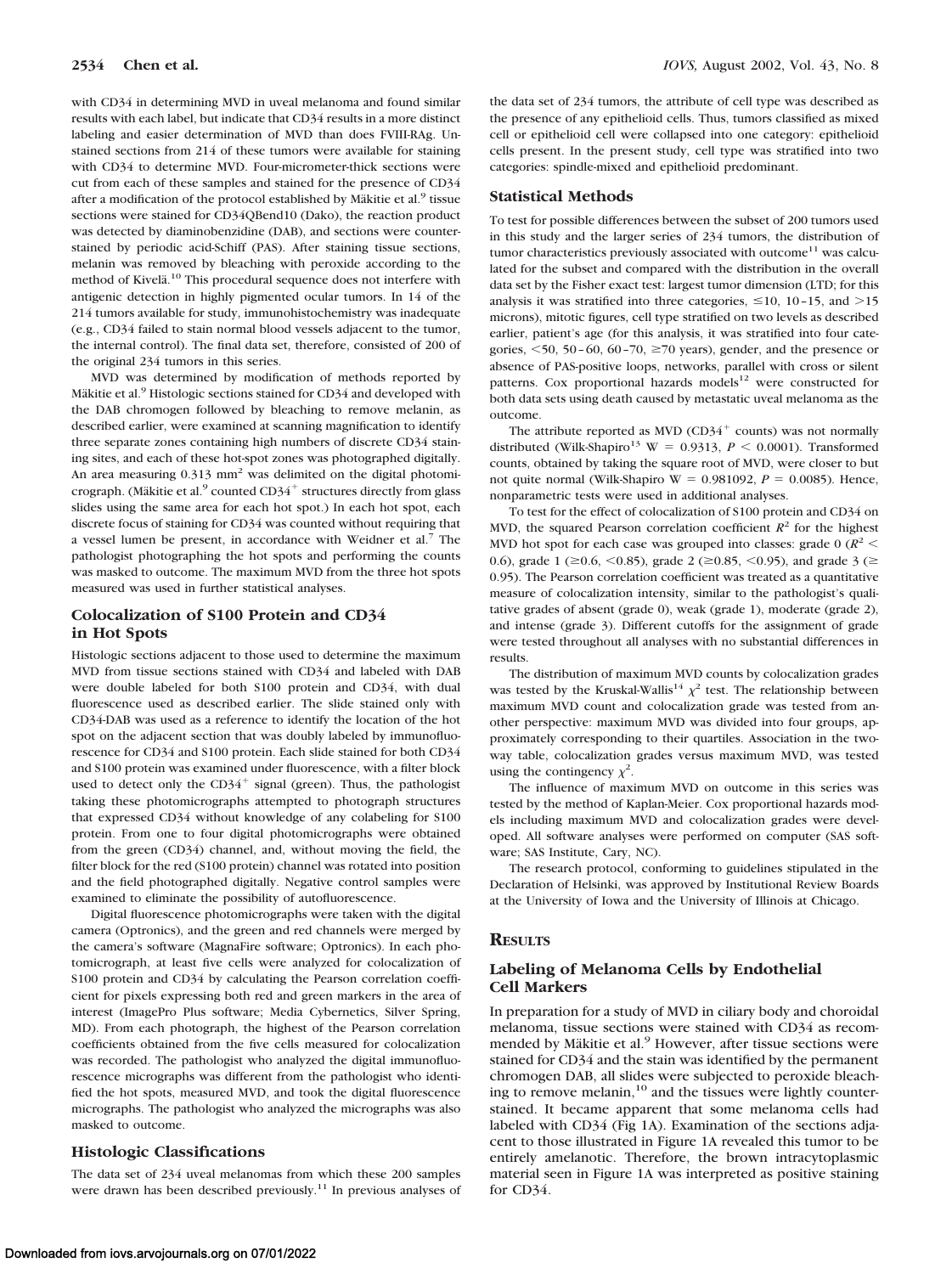**FIGURE 1.** (**A**) A nest of epithelioid melanoma cells stained positively for CD34. Note the epithelioid melanoma cell positively stained for CD34 (*arrow*) and light staining of all tumor cells in this packet. This tumor was entirely amelanotic, and examination of the adjacent section revealed no melanin pigment within these cells. (**B**) Double immunofluorescence (S100 protein *red*, CD34 *green*): a large vessel in a choroidal melanoma is shown, lined entirely by CD34<sup>+</sup> cells. (**C**) Double immunofluorescence (Melan-A *red*, CD34 *green*): Melan-A and CD34 were strongly colocalized to tumor cells (*bright yellow*). Melan-A stained tended to stain far fewer tumor cells than did S100 protein (compare with **D**). (**D**) Double immunofluorescence (S100 protein *red*, CD34 *green*): two small vessels, lined entirely by CD34 (*green*) were identified, surrounded by tumor cells that expressed only S100 protein (*red*) and tumor cells that expressed both S100 protein and CD34 (*yellow*). (\*)*Yellow* tumor cells analyzed by image analysis software. The Pearson correlation, the correlation of *red* and *green* pixels in this area of interest, was measured at  $R^2 = 0.960529$ . (**E**) Double immunofluorescence (S100 protein *red*, CD34 *green*): the endothelial  $(CD34+}/S100$ <sup>-</sup> cell lining was interrupted by the insertion of tumor cells  $\overrightarrow{CD34}^{-}/\overrightarrow{5100}^+$ ), forming a mosaic vessel. Note the presence of S100 positive (*red*) cytoplasm (*arrowheads*), indicating the presence of tumor cells between CD34- (*green*) endothelial cells. If endothelial cells had merely sloughed from these areas, the spaces between the endothelial cells would be vacant and not occupied by cells expressing the *red* chromogen S100 protein. Bars: (**A**) 10  $\mu$ m; (**B-E**) 20  $\mu$ m.



However, to validate the observation that some melanoma cells stained with CD34, tissue sections were double labeled for a marker associated with melanoma cells that is not expressed by endothelium. S100 protein is typically expressed in human uveal melanoma cells (uveal melanocytes are derived from neural crest) and not by vascular endothelium. S100 protein did not label the endothelium of choroidal vessels adjacent to the tumors. Melan-A is a marker that may be more specific for melanoma than S100 protein,<sup>15,16</sup> and similarly, no normal choroidal vessels stained with Melan-A. Despite reports of CD34<sup>+</sup> stromal cells in the dermis,<sup>17</sup> CD34 did not label stromal cells of the normal choroid or ciliary body. CD34 stained the endothelium of normal choroidal vessels adjacent to and within the tumors (Fig. 1B).

We discovered that S100 protein labeled tumor cells more diffusely than did Melan-A (compare Figs. 1C and 1D). Nevertheless, individual melanoma cells and clusters of melanoma cells were positive for both CD34 and Melan-A (Fig. 1C) and CD34 and S100 protein (Fig 1D).

In addition to vessels within melanomas lined exclusively by endothelium (Figs. 1B, 1D), intralesional vessels within the tumor were lined in part by  $CD34^+$  and  $S100^-$  cells (suggesting the presence of endothelium) and in part by tumor cells (Fig. 1E). The incorporation of tumor cells into the vessel wall<br>has been described<sup>18,19</sup> and has recently been described as mosaic vessels.19 The staining patterns of mosaic vessels (Fig 1E) were clearly different from small capillaries detected within the tumors (Fig. 1D) in which the lining of very small vessels labeled uniformly for CD34 exclusively.

#### **Analysis of MVD**

Cox proportional hazards models, calculated for the subset of 200 tumors available for this study were identical with that published previously for the entire data set of 234 tumors.<sup>11</sup>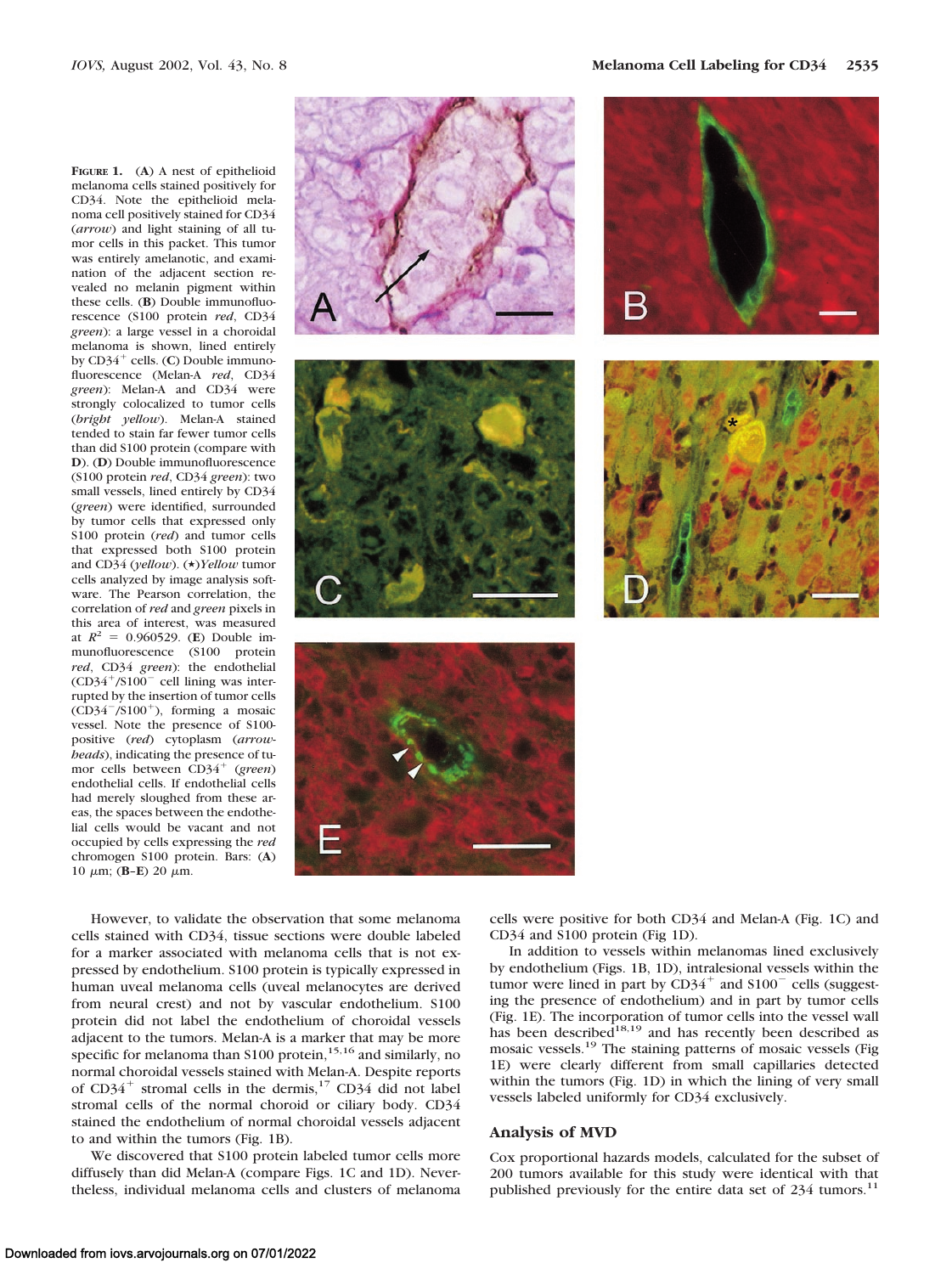#### **TABLE 1.** Cox Model

| Characteristic*         | Parameter<br>Estimate | <b>Standard</b><br>Error | $\chi^2$ | $\boldsymbol{P}$ | <b>Hazard</b><br>Ratio | 95% Confidence<br>Limits |
|-------------------------|-----------------------|--------------------------|----------|------------------|------------------------|--------------------------|
| <b>Network</b>          | 0.70656               | 0.31791                  | 4.9395   | 0.0263           | 2.027                  | 1.087, 3.780             |
| <b>Mitoses</b>          | 0.14479               | 0.03673                  | 15.5395  | < 0.0001         | 1.156                  | 1.976, 1.242             |
| Largest tumor dimension | 0.17298               | 0.04504                  | 14.7533  | 0.0001           | 1.189                  | 1.088, 1.299             |
| Epithelioid cell type   | 1.24012               | 0.40749                  | 9.2618   | 0.0023           | 3.456                  | 1.555, 7.681             |
| MVD-CD34                | 0.20765               | 0.07828                  | 7.0363   | 0.0080           | 1.231                  | 1.056, 1.435             |
| Tumor lymphocytes       | 0.67419               | 0.28567                  | 5.5698   | 0.0183           | 1.962                  | 1.121, 3.435             |
| Silent pattern          | $-0.75882$            | 0.33809                  | 5.0376   | 0.0248           | 0.468                  | 0.241, 0.908             |

| Step/Number in | Characteristic*         | $\chi^2$ Score |          |  |
|----------------|-------------------------|----------------|----------|--|
|                | Network                 | 30.1965        | < 0.0001 |  |
| 2              | <b>Mitoses</b>          | 14.9667        | 0.0001   |  |
|                | Largest Tumor Dimension | 8.5380         | 0.0035   |  |
| 4              | Epithelioid cell type   | 13.1803        | 0.0003   |  |
|                | MVD-CD34                | 6.8588         | 0.0088   |  |
| O              | Tumor lymphocytes       | 6.4600         | 0.0110   |  |
|                | Silent pattern          | 5.1343         | 0.0235   |  |

\* Largest tumor dimension expressed as largest dimension in contact with the sclera; MVD-CD34 expressed as square root transformation; tumor lymphocytes counted per 20 high-power field.<sup>49</sup>

The frequency distribution of tumor attributes from eyes in the subset of 200 tumors available for study with CD34 was not significantly different from the distribution of the larger data set by the Fisher exact test. MVD varied from tumor to tumor, as reported previously.<sup>9</sup> The median MVD based on the highest count among the three counts taken was  $31/0.313$  mm<sup>2</sup> (range, 7–105).

As reported previously by Mäkitie et al., $9$  the Kaplan-Meier analysis of survival for MVD-CD34 grouped by approximate quartiles was significant ( $\chi^2$  for the log-rank test was 16.9099,  $P = 0.0007$ ). When MVD-CD34 are not grouped (expressed as MVD-CD34 without square root transformation) the univariate  $\chi^2$  for the log rank test was 9.6972 ( $P < 0.0018$ ); and, when expressed as a square root transformation, the univariate  $\chi^2$  for the log-rank test was 12.1389 ( $P < 0.0005$ ). Step-wise Cox models, developed to permit entry of the square root of MVD-CD34 in addition to previously reported tumor attributes of significance, yielded a final model that included both MVD-CD34 and networks (Table 1), similar to findings reported by Mäkitie et al. $9$  It should be noted that for the square root of MVD-CD34, the hazard ratio and confidence interval 1.23 (1.06, 1.44) are almost exactly the same as that obtained by Mäkitie et al.

For colocalization  $R^2$ , the range is 0.3096 to 0.9911 (median, 0.8490). Table 2 summarizes the frequency distribution of tumor cells that were  $CD34^+$  and  $S100^+$  by grade of colo-

TABLE 2. Frequency Distribution of CD34<sup>+</sup> Tumor Cells in Hot Spots by Grade of Colocalization

| Colocalization Pearson<br><b>Correlation Coefficient</b><br>Squared | Colocalization<br>Grade | Number of<br><b>Cases</b><br>(0/0) |
|---------------------------------------------------------------------|-------------------------|------------------------------------|
| < 0.60                                                              | 0                       | 22(11)                             |
| $\geq 0.60, \leq 0.85$                                              |                         | 78 (39)                            |
| $\geq$ 0.85, <0.95                                                  | $\mathcal{P}$           | 82 (41)                            |
| $\geq 0.95$                                                         | 3                       | 18(9)                              |
| Total                                                               |                         | 200                                |

calization. No statistically significant correlations were shown between grade of colocalization and mitotic figures, epithelioid cell type, PAS-positive patterns, gender, LTD, or age.

Within hot spots, there was a significant relationship between the intensity grade of colocalization of S100 protein and CD34 and MVD. For example, of the 60 tumors in which MVD was 45 or more, 20 (34%) had grade 0 or 1 colocalization of CD34 and S100 protein, whereas 40 (66%) of 60 tumors in which MVD was 45 or more had grade 2 or 3 colocalization of CD34 and S100 protein (Table 3,  $\chi^2 = 35.5049$ ,  $P < 0.0004$ ; Fisher exact test  $P = 0.0005$ ). These proportions were substantially different in the 44 tumors in which MVD was less than 20. Twenty-six (59%) tumors had grade 0 or 1 colocalization of CD34 and S100 protein, whereas 18 tumors (41%) had grade 2 or 3 colocalization of CD34 and S100 protein. Looking at the data from a different perspective, as the grade of colocalization increased, so did the median MVD (Table 4, Kruskal-Wallis  $\chi^2$ =15.7322,  $P = 0.0013$ ).

When MVD was entered into the Cox models, the intensity of CD34/S100 colocalization did not appear in the model, either in terms of a grade  $(0-3)$  or as a continuous numeric variable.

#### **DISCUSSION**

In 1992, Weidner et al.<sup>20</sup> described the association between the density of vascularization in breast cancer and outcome. Staining sections of breast lesions for the presence of FVIII-RAg, Weidner et al.<sup>20</sup> advised scanning tissue sections to identify the zone of maximum concentration of marker staining. Each discreet focus of staining was to be counted as a separate vessel, even if the morphology suggested the same vessel snaking in and out of the section plane. The observations recorded by Weidner et al. in the breast were challenged subsequently.<sup>21–24</sup> Evidence both supporting<sup>1</sup> and challeng $ing<sup>2</sup>$  the relationship of MVD to outcome in a variety of tumor systems has since been reported. The association between high MVD and metastasis has been postulated to represent either increased opportunities for tumor cells to enter the microcir-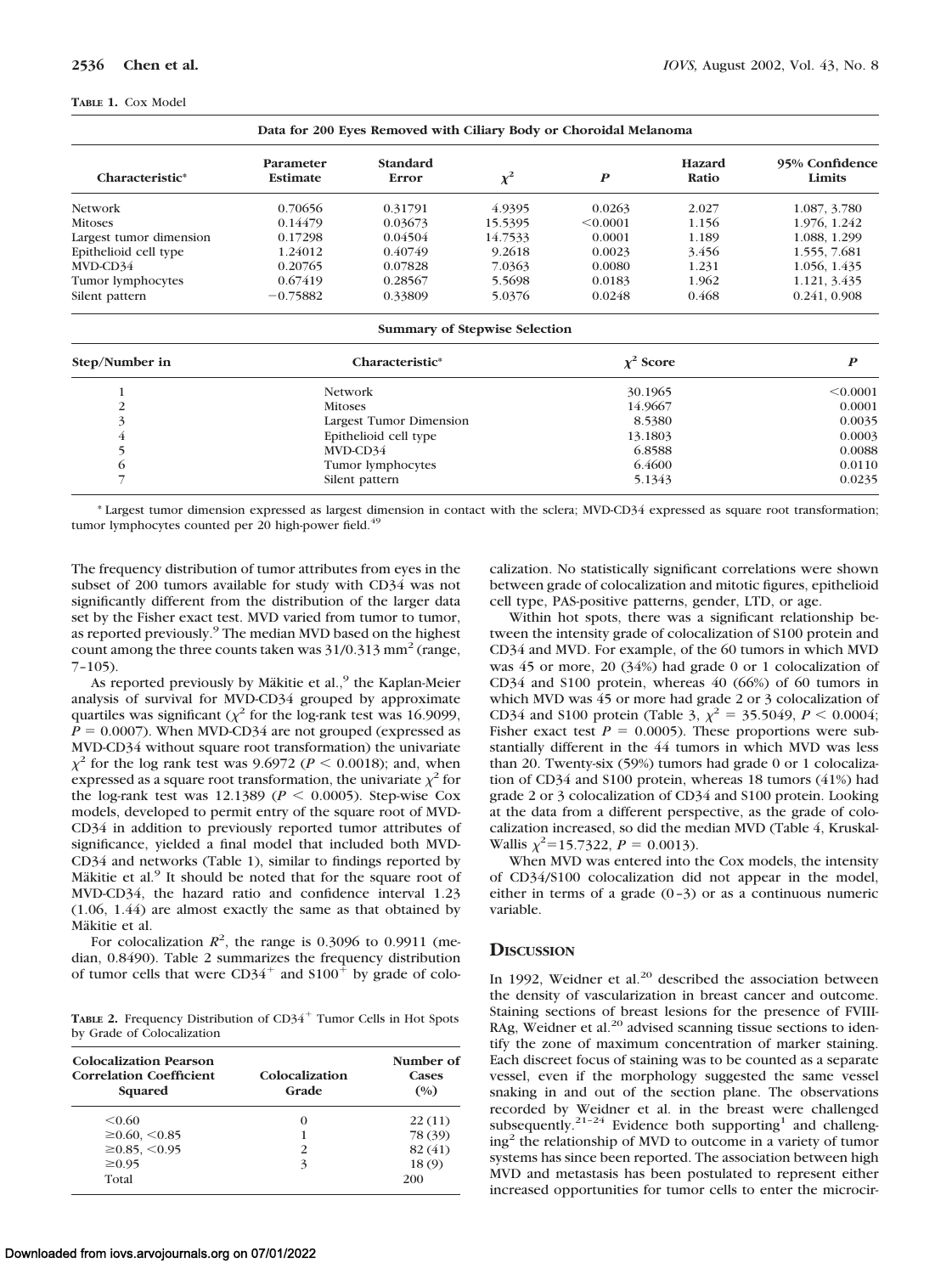TABLE 3. Distribution of CD34 Colocalization Grades across MVD-CD34<sup>+</sup> Levels

| Correlation           |          | MVD-CD34 <sup>+</sup> $(n)$ |            |            |            |       |
|-----------------------|----------|-----------------------------|------------|------------|------------|-------|
|                       | Grade    | $20$                        | $20 - 30$  | $>30-45$   | $\geq 45$  | Total |
| $\leq 0.6$            | $\Omega$ | $(18, 9)^*$                 | 12(55, 26) | 2(9, 4)    | 4(18, 7)   | 22    |
| $>0.6, \leq 0.85$     |          | 22(28, 50)                  | 22(28, 48) | 18(23, 36) | 16(21, 27) | 78    |
| $\geq 0.8, \leq 0.95$ | 2        | 17(21, 39)                  | 9(11, 20)  | 25(30, 50) | 31(38, 51) | 82    |
| $\geq 0.95$           | 3        | 1(6, 2)                     | 3(17, 6)   | 5(28, 10)  | 9(50, 15)  | 18    |
| Total                 |          | 44(22)                      | 46(23)     | 50(25)     | 60(30)     | 200   |

Table  $\chi^2$  = 30.5049, *P* = 0.0004; Fisher exact test *P* = 0.0005.

\* Data in parentheses are percentage of row total (total for correlation shown) and percentage of column total (total for MVD shown). Data in parentheses are percentage of the total sample ( $n = 200$ ).

culation through increased exposure to microvessels or to reflect increased angiogenesis by aggressive cancers (i.e., high MVD is an indirect measure of tumor aggressiveness).<sup>2</sup>

One would have suspected that the association between MVD and outcome would have been confirmed easily in uveal melanoma, because unlike breast cancer or cutaneous melanoma, which may spread by either lymphatics or by the blood stream, uveal melanoma spreads exclusively by the hematogenous route, because there are no lymphatics within the eye or within uveal melanomas.<sup>26</sup> Nevertheless, Lane et al.<sup>27</sup> and Schaling et al.<sup>28</sup> both failed to discover an association between MVD and outcome. Foss et al.,<sup>8</sup> using FVIII-RAg to label tissue sections of uveal melanomas and the techniques advocated by Weidner et al.<sup>20</sup> for locating hot spots, discovered an association between MVD and adverse outcome but failed to confirm previous observations $11$  that PAS-positive looping patterns contribute independently to death in metastatic melanoma.

Mäkitie et al.<sup>9</sup> confirmed the association of both MVD and PAS-positive patterning in choroidal and ciliary body melanoma and death caused by metastatic disease. These investigators pointed out that neither Lane et al.<sup>27</sup> nor Schaling et al.,<sup>28</sup> who failed to discover associations between MVD and outcome, used the method suggested by Weidner et al.<sup>20</sup> Mäkitie et al.<sup>9</sup> also postulated that Foss et al.<sup>8</sup> defined PAS-positive patterns in a fashion different from that used by Folberg et al.<sup>11</sup> and by subsequent groups<sup>29-31</sup> who confirmed the association between these patterns and outcome: The distribution of looping PAS-positive patterns in the study by Foss et al.<sup>8</sup> varied from that described by those who found these patterns to be prognostically significant.

After the publication of the work by Mäkitie et al. $9$  indicating an independent effect of both MVD and PAS-positive patterns on mortality in ciliary and choroidal melanoma, attention was drawn to the observation that aggressive uveal melanoma cells appear to be genetically deregulated and may express markers not typical for melanoma cells or cells derived from neural crest.32–34 Moreover, the specificity of endothelial cell markers has long been called into question. Mäkitie et al.<sup>9</sup> preferred CD34 to FVIII-RAG in studies of MVD in uveal melanoma. Although the influence of FVIII-RAg staining on MVD was not examined in the present study, FVIII-RAg is not a

**TABLE 4.** Distribution Of Median MVD per Grade of CD34/S100 Protein Colocalization

| <b>Colocalization Grade</b> | Cases $(n)$ | <b>Median MVD</b> |  |
|-----------------------------|-------------|-------------------|--|
|                             | 22          | 25.0              |  |
|                             | 78          | 27.0              |  |
|                             | 82          |                   |  |
|                             | 18          | 35.5<br>42.0      |  |

Kruskal-Wallis  $\chi^2 = 14.5853$ ;  $P = 0.0222$ .

specific marker for endothelium. The cell line ECV-304 which was originally reported to be a human immortalized vascular endothelial cell (HUVEC) line by virtue of expression of factor VIII, ultrastructural features such as Weibel-Palade bodies, and the formation of tubules on synthetic basement membrane,<sup>35,36</sup> was recently discovered to be a derivative of the human bladder tumor cell line T14.37 CD34 is a 115-kDa cell surface protein expressed by myeloid and lymphoid progenitor cells, and it has been observed that CD34 may be expressed in endothelial cells during angiogenesis.38 However, CD34 is also present in lesions derived from the neural crest, such as neurofibromas, $39$  cellular blue nevi, $6$  and desmoplastic cutaneous melanoma.<sup>4</sup> In some cellular blue nevi, there is diffuse staining of melanocytes by  $CD34<sup>6</sup>$  consistent with our observation of diffuse expression of CD34 in tumor cells in some uveal melanomas (Figs. 1C, 1D).

In this study, both MVD and PAS-positive patterns exerted independent effects on death caused by ciliary body and choroidal melanoma, as demonstrated by Mäkitie et al.<sup>9</sup> The Cox model developed from our data (Table 1) differs from previously published models from this data set,<sup>11</sup> in that previously, our classification pertaining to cell type was dichotomous (epithelioid cells absent or present) and cell type did not enter the final model, whereas in the present study, our dichotomous classification was epithelioid predominant or not. With this modification in classification, cell type (epithelioid cell predominant) was entered into the model (Table 1), and the "silent" pattern was also entered into the model but with a hazard ratio less than 1, indicating a protective effect by the presence of this feature. Indeed, the silent pattern represents foci in which neither blood vessels nor PAS-positive patterns are present,<sup>40</sup> consistent with improved survival.

In this study, we also investigated the possibility that uveal melanoma cells may label for markers used in the assessment of MVD. Folberg et al.<sup>2</sup> have already shown that the nuclear matrix of some choroidal and ciliary body melanoma cells labels with CD31, but CD31 has not been used in studies of MVD in uveal melanoma. In histologic sections of choroidal and ciliary body melanoma, we identified epithelioid melanoma cells that stained for CD34 (Fig. 1A). However, to eliminate confusion introduced by the subjective assignment of cells according to histologic lineage, we investigated the labeling of melanoma cells by CD34 by labeling tissue sections for markers expressed in melanoma cells but not on endothelial cells and double labeling for the endothelial cell marker of interest, CD34. S100 protein is a nonspecific marker associated with cells of neural crest lineage, and therefore not expressed on vascular endothelium. HMB45, Melan-A, and micro-ophthalmia transcription factor (MiTF) are more specific for melanoma than S100 protein in the detection of uveal melanoma cells.16,41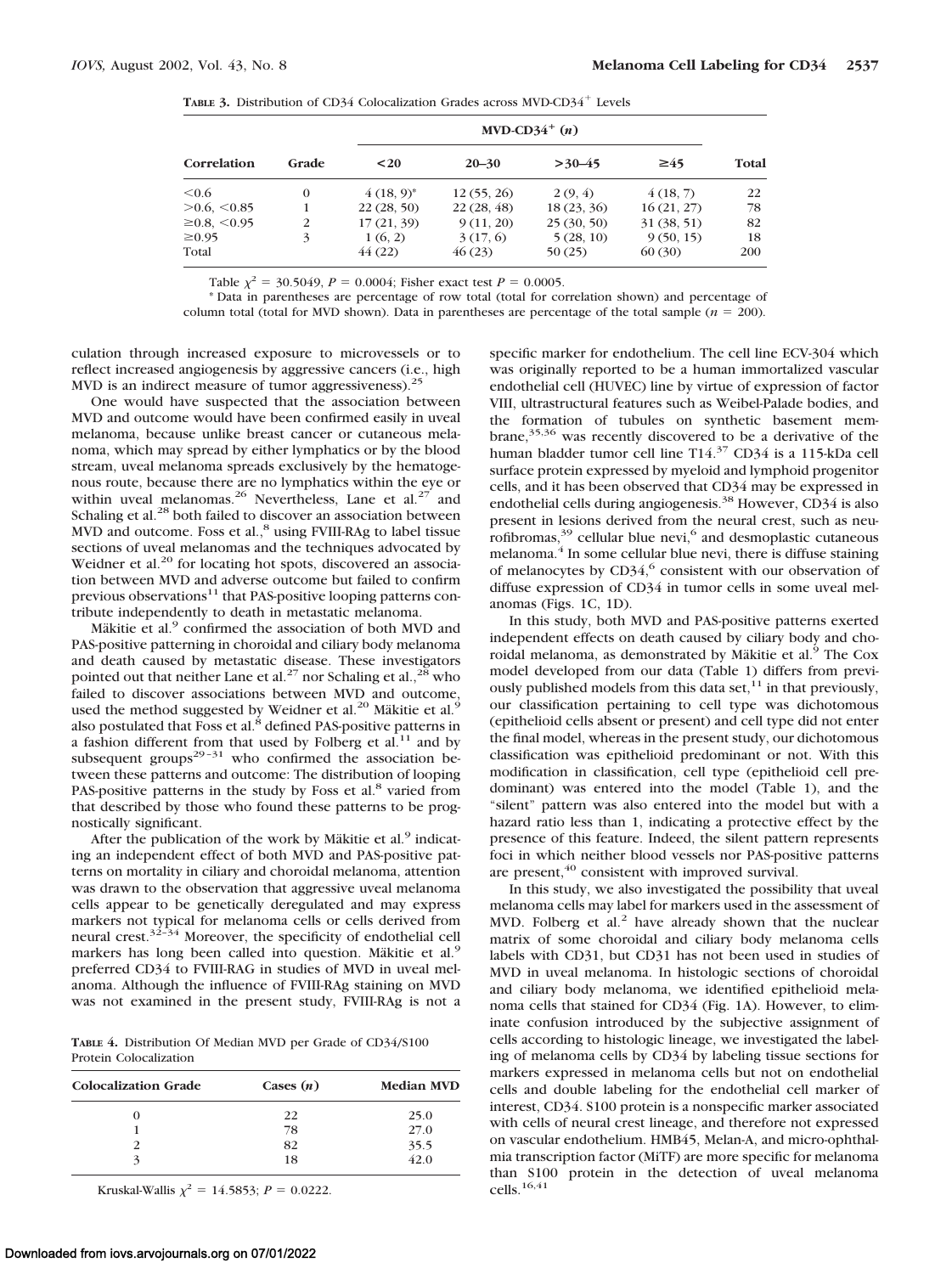S100 protein is diffusely distributed in uveal melanomas, but is less specific a marker for melanoma cells than MiTF, HMB45, or Melan-A. MiTF, however, is a related to differentiation, and expression of MiTF in cutaneous melanoma has been shown to be associated with a favorable outcome.<sup>42</sup> In preliminary studies in our laboratory, MiTF was not diffusely expressed by melanoma cells in aggressive tumors and was not studied further as a marker for melanoma cells in this study. The distribution of HMB45 and Melan-A in ocular melanocytic lesions has been studied by Heegaard et al.16 and was found to be comparable to the distribution of S100 protein in melanoma cells.

In exploratory studies, we discovered that S100 protein was more diffusely distributed through the lesion than the other markers, and S100 protein was used to explore the possibility that melanoma cells that express an endothelial cell marker contribute to the calculation of MVD in a hot spot in our series of 200 melanomas. To mirror the study by Mäkitie et al.<sup>9</sup> as closely as possible, we used CD34 as a marker for endothelium in our study of MVD. Mäkitie et al.<sup>9</sup> had demonstrated no significant difference between the calculation of MVD from CD34-stained sections and sections stained for FVIII-RAg, but found that CD34 rendered a reaction product that was easier to interpret. It is noteworthy that not only did melanoma cells colabel for S100 protein and CD34, but also with Melan-A and CD34.

In this study, we graded the coexpression (absent, weak, moderate, intense) of S100 protein and CD34 based on the Pearson correlation coefficient for colocalization within the cell of interest. This may represent too stringent a definition for colocalization. We and our colleagues $3^{2-34,43}$  have shown that aggressive melanoma cells are genetically deregulated cells and that they express inappropriate markers not expected of cells of melanocytic lineage. It is therefore possible that the deregulated melanoma cells may lose expression of S100 protein or Melan-A as they acquire expression of CD34. For example, the expression of MiTF, a melanoma marker, appears to be a marker of differentiation, and there is a tendency to observe reduced expression of MiTF in more aggressive cutaneous melanomas. $42$ 

Nevertheless, by requiring that a cell coexpress a melanoma marker along with CD34, we achieve some measure of certainty that the cell labeling is not an endothelial cell. Not only does CD34 label melanoma cells in uveal melanoma hot spots (Figs. 1C, 1D), but there also appears to be an association between MVD and the presence of  $CD34^+$  melanoma cells in the hot spot (Tables 3, 4). Thus, in uveal melanomas, the characteristic known as MVD is not a pure quantification of blood vessels per unit area, but is rather a hybrid measurement of blood vessels and melanoma cells.

It is intriguing to speculate that the inappropriate expression of CD34 on melanoma cells is a marker of aggressive behavior. The observation that there are significantly fewer CD34<sup>+</sup> melanoma cells in hot spots with low MVD than in those with high MVD (Tables 3, 4) suggests that the number of CD34<sup>+</sup> melanoma cells may be a risk factor for metastasis, but we did not quantify the number of  $S100<sup>+</sup>$  tumor cells labeled with CD34. In this study, the mere presence of strongly positive CD34<sup>+</sup> melanoma cells in hot spots was not itself associated with death caused by metastatic melanoma.

If high MVD is not necessarily equivalent to a hot spot of vascularity, then it is reasonable to challenge the assumption that high MVD reflects increased angiogenesis. Indeed, in this study results showed that the blood supply to uveal melanomas was complex and heterogeneous. Aside from normal vessels incorporated into the tumor (Fig. 1B) and vessels within the tumor originating from a presumed angiogenic response (Fig. 1D), some vessels are lined in part by endothelial cells and in part by tumor cells, consistent with mosaic vessels $^{19}$  (Fig. 1E). The incorporation of tumor cells into tumor vessels has been well established.<sup>18,44-46</sup> In animal models of colon cancer and in human colon cancer specimens, it has been estimated that 13% of tumor vessels are mosaic (contain endothelial cells and tumor cells), representing 4% of the total vascular volume of microcirculation in these tumors. Folkman $47$  has suggested that the incorporation of tumor cells into blood vessels (vascular mosaicism) may be a mechanism that enhances metastasis by the shedding of tumor cells into the microcirculation. Finally, in addition to circulation within blood vessels, it is possible that blood and plasma may circulate within components of highly patterned extracellular matrix that is generated by the tumor cells themselves.<sup>2,32</sup> The contribution of patterned matrix to a functional circulation (vasculogenic mimicry) is unclear and controversial.<sup>48</sup>

In this study MVD, as defined by Weidner et al. $20$  and modified for use in uveal melanoma by Mäkitie et al.,<sup>9</sup> was independently associated with death caused by metastatic melanoma and that PAS-positive looping patterns enter the Cox model along with MVD. However, the colocalization of the putative endothelial cell marker CD34 to melanoma cells in hot spots measured for the calculation of MVD suggests strongly that MVD cannot be equated with angiogenesis. These findings, if replicated with other markers and in other tumor systems, may have important implications for pathologists who associate MVD with outcome and investigators who rely on the associations between MVD and tumor behavior when designing new therapies to target angiogenesis.

#### *References*

- 1. Weidner N. Tumoral vascularity as a prognostic factor in cancer patients: the evidence continues to grow. *J Pathol.* 1998;184:119– 122.
- 2. Folberg R, Hendrix MJ, Maniotis AJ. Vasculogenic mimicry and tumor angiogenesis. *Am J Pathol.* 2000;156:361–381.
- 3. Cutlan RT, Greer JE, Wong FS, Eltorky M. Immunohistochemical characterization of thyroid gland angiomatoid tumors. *Exp Mol Pathol.* 2000;69:159–164.
- 4. Hoang MP, Selim MA, Bentley RC, Burchette JL, Shea CR. CD34 expression in desmoplastic melanoma. *J Cutan Pathol.* 2001;28: 508–512.
- 5. Sapino A, Bongiovanni M, Cassoni P, et al. Expression of CD31 by cells of extensive ductal in situ and invasive carcinomas of the breast. *J Pathol.* 2001;194:254–261.
- 6. Smith KJ, Germain M, Williams J, Skelton HG. CD34-positive cellular blue nevi. *J Cutan Pathol.* 2001;28:145–150.
- 7. Weidner N, Semple JP, Welch WR, Folkman J. Tumor angiogenesis and metastasis: correlation in invasive breast carcinoma. *N Engl J Med.* 1991;324:1–8.
- 8. Foss AJE, Alexander RA, Jefferies LW, Hungerford JL, Harris AL, Lightman S. Microvessel count predicts survival in uveal melanoma. *Cancer Res.* 1996;56:2900–2903.
- 9. Mäkitie T, Summanen P, Tarkkanen A, Kivela T. Microvascular density in predicting survival of patients with choroidal and ciliary body melanoma. *Invest Ophthalmol Vis Sci.* 1999;40:2471–2480.
- 10. Kivela T. Immunohistochemical staining followed by bleaching of melanin: a practical method for ophthalmic pathology. *Br J Biomed Sci.* 1995;52:325–326.
- 11. Folberg R, Rummelt V, Parys-Van Ginderdeuren R, et al. The prognostic value of tumor blood vessel morphology in primary uveal melanoma. *Ophthalmology.* 1993;100:1389–1398.
- 12. Cox DR. Regression models and life tables. *J Royal Stat Soc Series B.* 1972;34:187–220.
- 13. Shapiro SS, Wilk MB. An analysis of variance test for normality (complete samples). *Biometrika.* 1965;52:591–611.
- 14. Hollander M, Wolfe DA. *Nonparametric Statistical Methods.* New York: John Wiley & Sons; 1999.